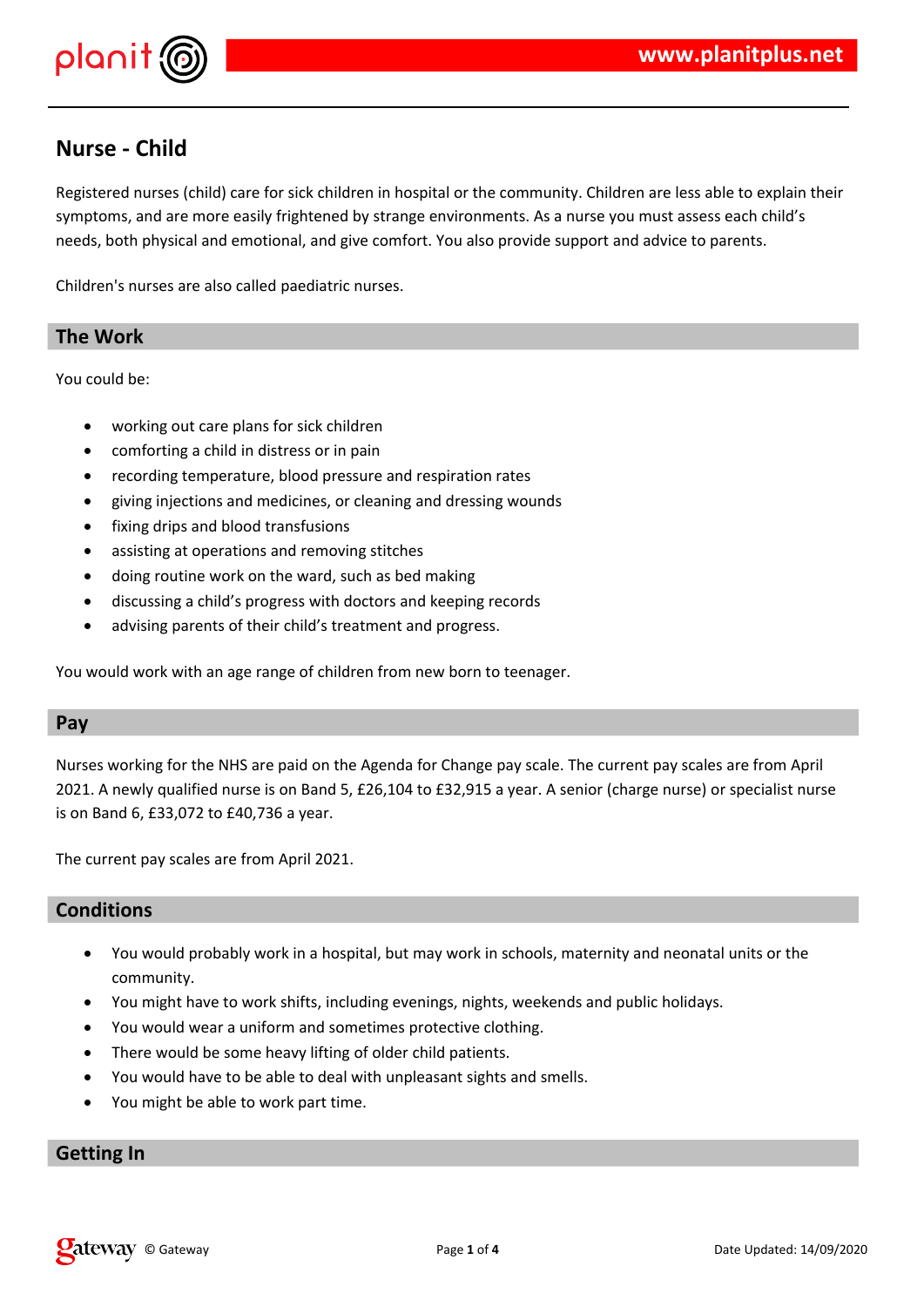$\overline{2}$  $8 + 4$   $\sqrt[6]{\frac{1}{2}}$ 

 $\mathbf{I}$ 





| $\gamma$       |    |              | $\mathbf{3}$   | / < 9/6        | $\#$         |              | $\mathbf{I}$ | .8\$ |         |              |     |      |              |
|----------------|----|--------------|----------------|----------------|--------------|--------------|--------------|------|---------|--------------|-----|------|--------------|
|                |    | $# #$ \$     |                |                |              |              |              |      |         |              |     |      |              |
| $\overline{2}$ |    | $\mathbf{u}$ |                | $\#$           |              |              |              |      | / < 9/6 |              |     |      | \$           |
|                |    |              |                |                |              |              |              |      |         |              |     |      |              |
|                |    |              |                |                |              |              |              |      |         |              |     |      |              |
| $=$            |    |              |                | $\mathbf{L}$   |              |              |              |      |         |              |     |      | \$           |
| $\overline{2}$ |    | / < 9/6      |                | $\#$           | $\mathbf{H}$ | $\mathbf{H}$ | $\mathbf H$  |      |         |              | (8) |      | $\mathbf{u}$ |
|                | 85 |              |                | $\overline{5}$ |              |              |              |      | \$      | $\mathbf{H}$ |     | $\%$ |              |
|                |    |              | $\frac{40}{5}$ | $1$ \$         |              |              |              |      |         |              |     |      |              |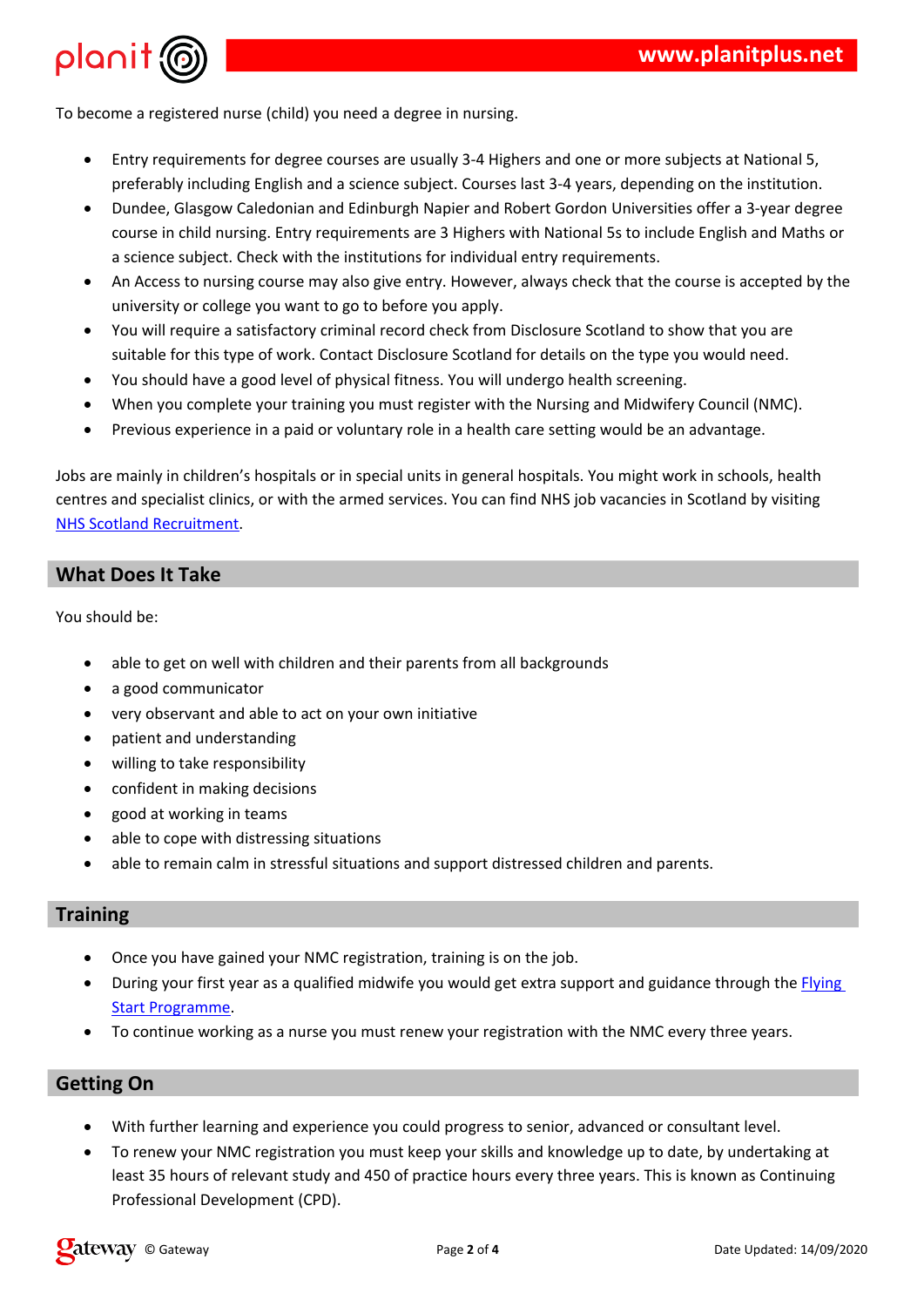$\bar{\mathbf{u}}$  $+$  (  $($  (  $\overline{\phantom{a}}$  $\sqrt[6]{\frac{1}{2}}$  $\mathbf{H}^{\mathrm{max}}$  $\mathbf{I}$  $#$  $\%$  $#8$  $#$  $\frac{1}{2}$  \*  $A''$  $8 \qquad 1$  $\lambda$  $\overline{\phantom{a}}$  $#$ 

 $? \times 1$  ! #  $\overline{2}$  $\mathbf 1$  $\mathbf{3}$  $\begin{array}{c}\n\blacksquare \\
\blacksquare \\
\blacksquare\n\end{array}$  $\frac{1}{2}$   $\frac{1}{2}$   $\frac{1}{2}$   $\frac{1}{2}$   $\frac{1}{2}$   $\frac{1}{2}$   $\frac{1}{2}$   $\frac{1}{2}$   $\frac{1}{2}$   $\frac{1}{2}$   $\frac{1}{2}$   $\frac{1}{2}$   $\frac{1}{2}$   $\frac{1}{2}$   $\frac{1}{2}$   $\frac{1}{2}$   $\frac{1}{2}$   $\frac{1}{2}$   $\frac{1}{2}$   $\frac{1}{2}$   $\frac{1}{2}$   $\frac{1}{2}$  " $\sqrt{2}$  $\#$  $\left( \frac{1}{2} \right)$  $\overline{\phantom{a}}$  $\ddot{\phantom{1}}$  $#$  \$5  $\%$  $\overline{1}$  $5 / 01$  \* **®**  $/ 0 1:$  $1 \quad$  \$

 $\ddot{\phantom{1}}$ 

### $\boldsymbol{\mathsf{S}}$

 $$ %$  $8\degree$  $\frac{2}{2}$  $\overline{B}$  $$3$  $$ # ) $$  $= 8$  $^{\prime}$  1  $\overline{2}$  $8\%$  % \$<br>
= 8<br>
= 8<br>
2<br>
B/011 %  $\begin{array}{ccccccccc} 2 && B & \# & & & \\ \textcircled{a} && \textup{\&} & & \textup{\&} & & \textup{\&} & \end{array}$ "\$##"  $= 8$   $\begin{array}{ccc} 1 & 96 \\ 2 & 5 \\ 2 & 8 \\ 6 & 10 \\ 2 & 8 \\ 10 & 10 \\ 10 & 10 \\ 10 & 10 \\ 10 & 10 \\ 10 & 10 \\ 10 & 10 \\ 10 & 10 \\ 10 & 10 \\ 10 & 10 \\ 10 & 10 \\ 10 & 10 \\ 10 & 10 \\ 10 & 10 \\ 10 & 10 \\ 10 & 10 & 10 \\ 10 & 10 & 10 \\ 10 & 10 & 10 \\ 10 & 10 & 10 \\ 10 & 10 & 10 \\ 10$  $\mathbf{r}^{\left(1\right)}$  . % &"<br>2 9 8 C C C C C C H B "  $"S$  #  $"$